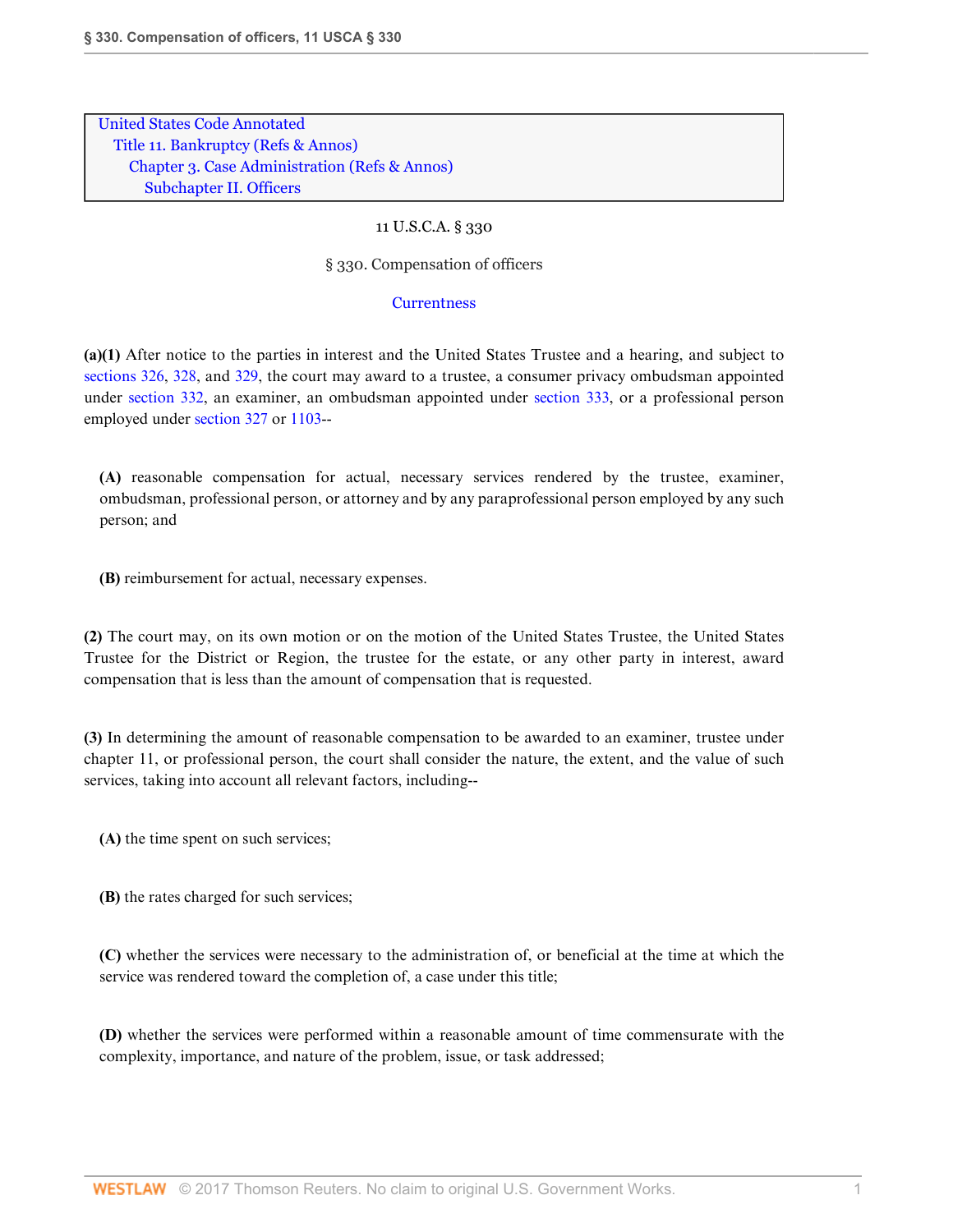**(E)** with respect to a professional person, whether the person is board certified or otherwise has demonstrated skill and experience in the bankruptcy field; and

**(F)** whether the compensation is reasonable based on the customary compensation charged by comparably skilled practitioners in cases other than cases under this title.

**(4)(A)** Except as provided in subparagraph (B), the court shall not allow compensation for--

**(i)** unnecessary duplication of services; or

**(ii)** services that were not--

**(I)** reasonably likely to benefit the debtor's estate; or

**(II)** necessary to the administration of the case.

**(B)** In a chapter 12 or chapter 13 case in which the debtor is an individual, the court may allow reasonable compensation to the debtor's attorney for representing the interests of the debtor in connection with the bankruptcy case based on a consideration of the benefit and necessity of such services to the debtor and the other factors set forth in this section.

**(5)** The court shall reduce the amount of compensation awarded under this section by the amount of any interim compensation awarded under [section 331,](http://www.westlaw.com/Link/Document/FullText?findType=L&pubNum=1000546&cite=11USCAS331&originatingDoc=NCA9388A01AFF11DA9B9CC05FFDEF1DFC&refType=LQ&originationContext=document&vr=3.0&rs=cblt1.0&transitionType=DocumentItem&contextData=(sc.Search)) and, if the amount of such interim compensation exceeds the amount of compensation awarded under this section, may order the return of the excess to the estate.

**(6)** Any compensation awarded for the preparation of a fee application shall be based on the level and skill reasonably required to prepare the application.

**(7)** In determining the amount of reasonable compensation to be awarded to a trustee, the court shall treat such compensation as a commission, based on [section 326.](http://www.westlaw.com/Link/Document/FullText?findType=L&pubNum=1000546&cite=11USCAS326&originatingDoc=NCA9388A01AFF11DA9B9CC05FFDEF1DFC&refType=LQ&originationContext=document&vr=3.0&rs=cblt1.0&transitionType=DocumentItem&contextData=(sc.Search))

**(b)(1)** There shall be paid from the filing fee in a case under chapter 7 of this title \$45 to the trustee serving in such case, after such trustee's services are rendered.

**(2)** The Judicial Conference of the United States--

**(A)** shall prescribe additional fees of the same kind as prescribed under [section 1914\(b\) of title 28](http://www.westlaw.com/Link/Document/FullText?findType=L&pubNum=1000546&cite=28USCAS1914&originatingDoc=NCA9388A01AFF11DA9B9CC05FFDEF1DFC&refType=RB&originationContext=document&vr=3.0&rs=cblt1.0&transitionType=DocumentItem&contextData=(sc.Search)#co_pp_a83b000018c76); and